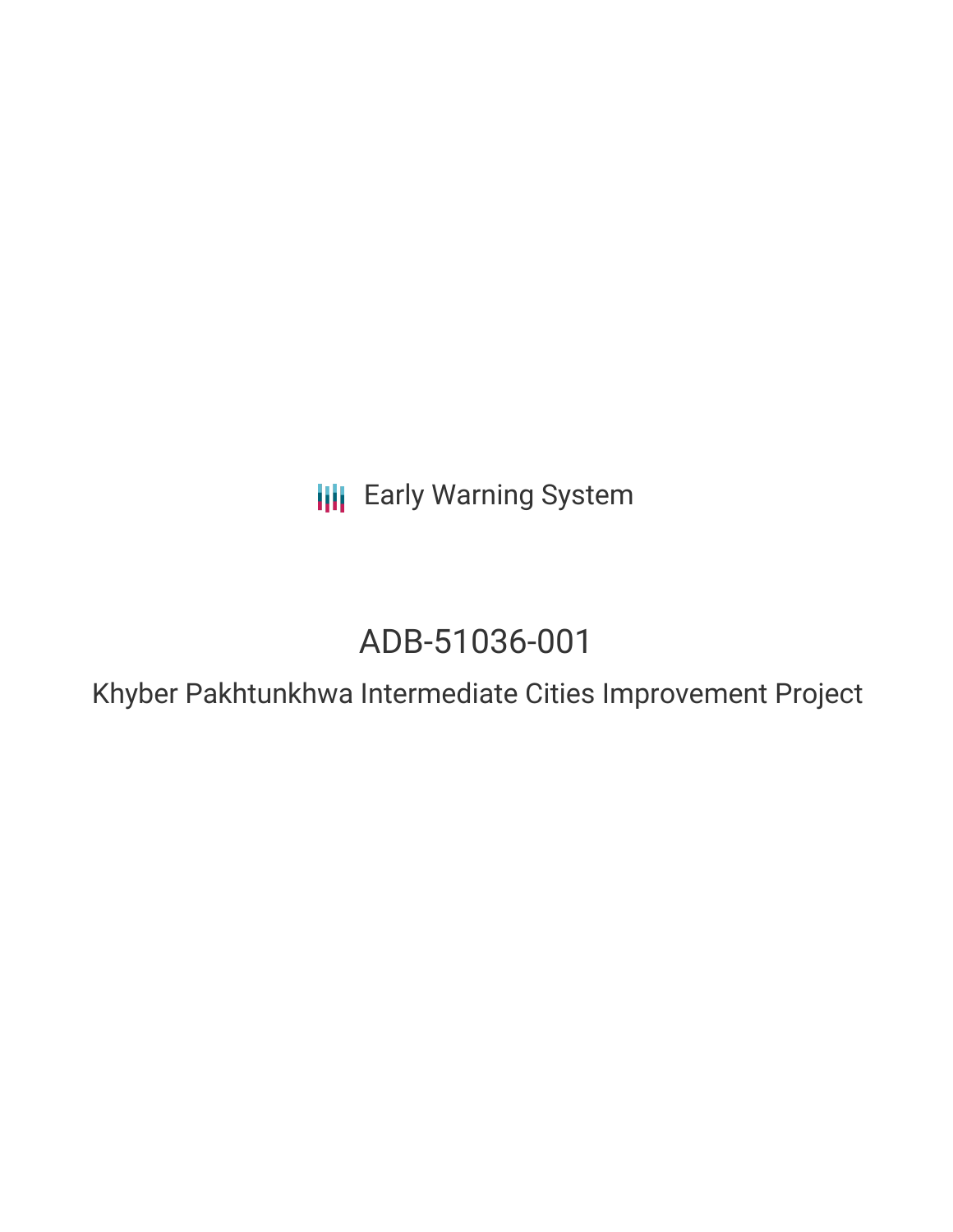

#### **Quick Facts**

| <b>Countries</b>               | Pakistan                              |
|--------------------------------|---------------------------------------|
| <b>Financial Institutions</b>  | Asian Development Bank (ADB)          |
| <b>Status</b>                  | Active                                |
| <b>Bank Risk Rating</b>        | U                                     |
| <b>Voting Date</b>             | 2017-10-05                            |
| <b>Borrower</b>                | Government of Pakistan                |
| <b>Sectors</b>                 | Infrastructure, Technical Cooperation |
| <b>Investment Type(s)</b>      | Grant                                 |
| <b>Investment Amount (USD)</b> | $$0.23$ million                       |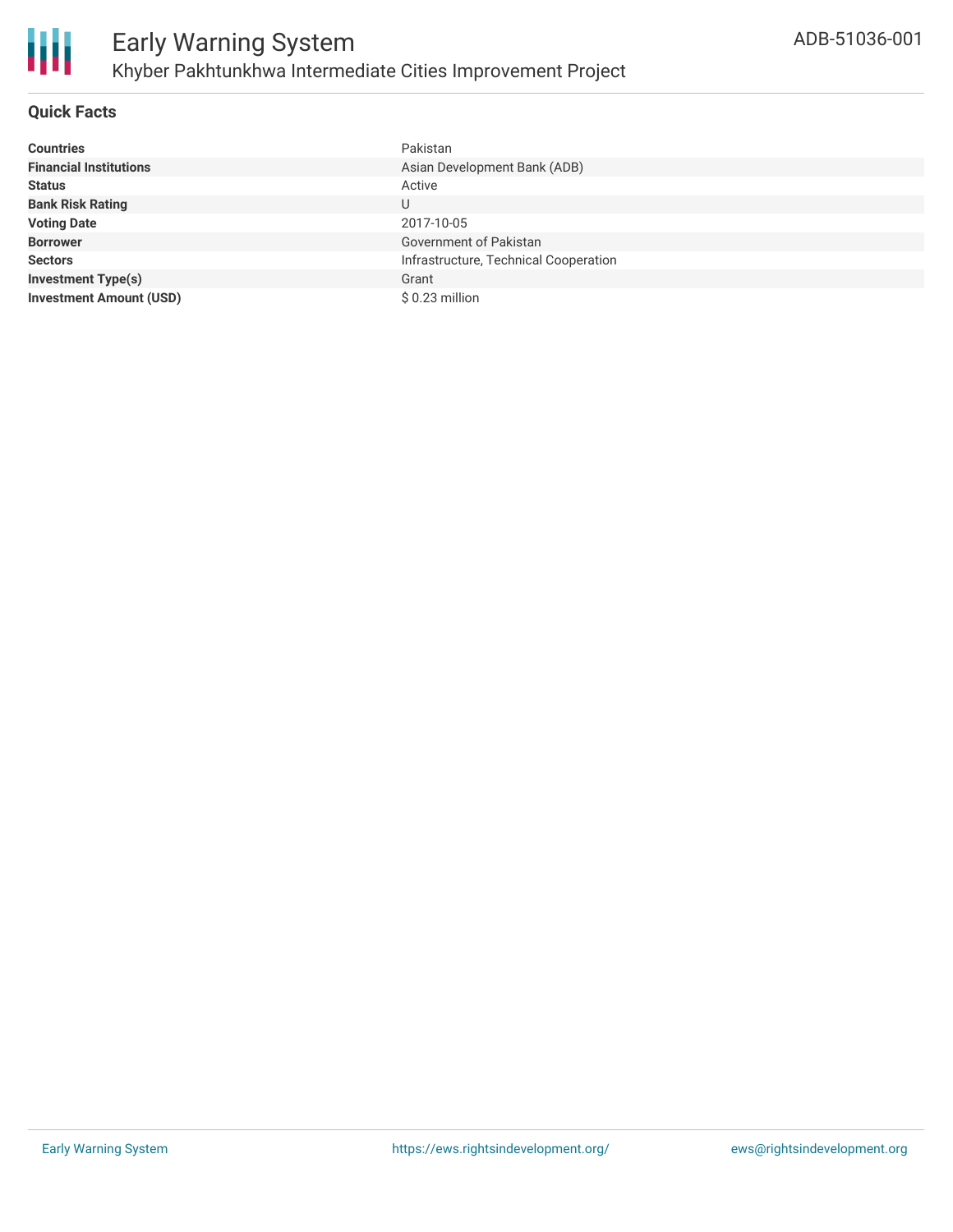

#### **Project Description**

The TA will finance the (i) preparation of project design advance documents, (ii) preparation of due diligence assessments, and (iii) project preparatory coordination for the ensuing loan for Khyber Pakhtunkhwa Intermediate Cities Improvement Investment Project. The TA will support project readiness and minimize possible start-up delays for the project.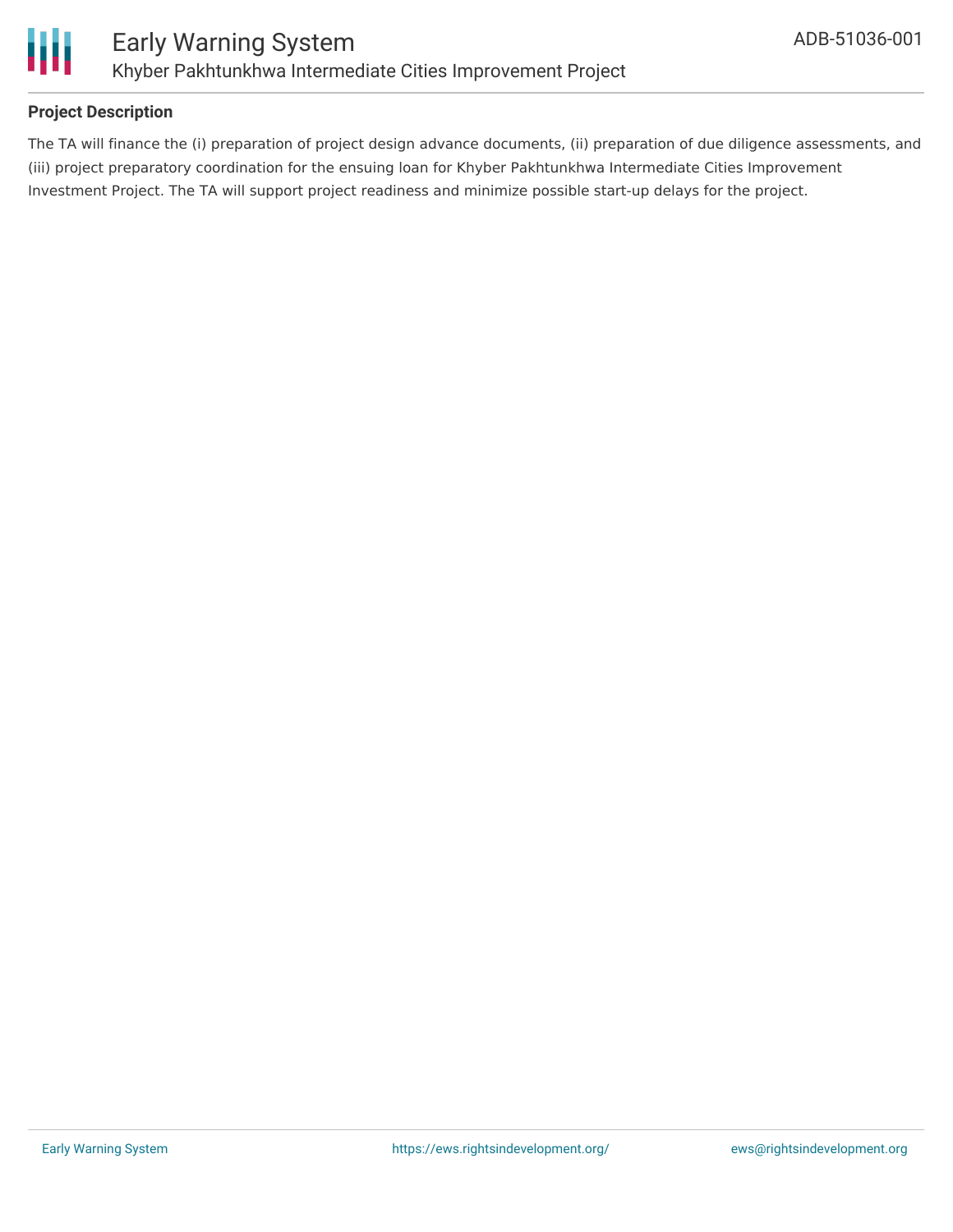

## Early Warning System Khyber Pakhtunkhwa Intermediate Cities Improvement Project

#### **Investment Description**

Asian Development Bank (ADB)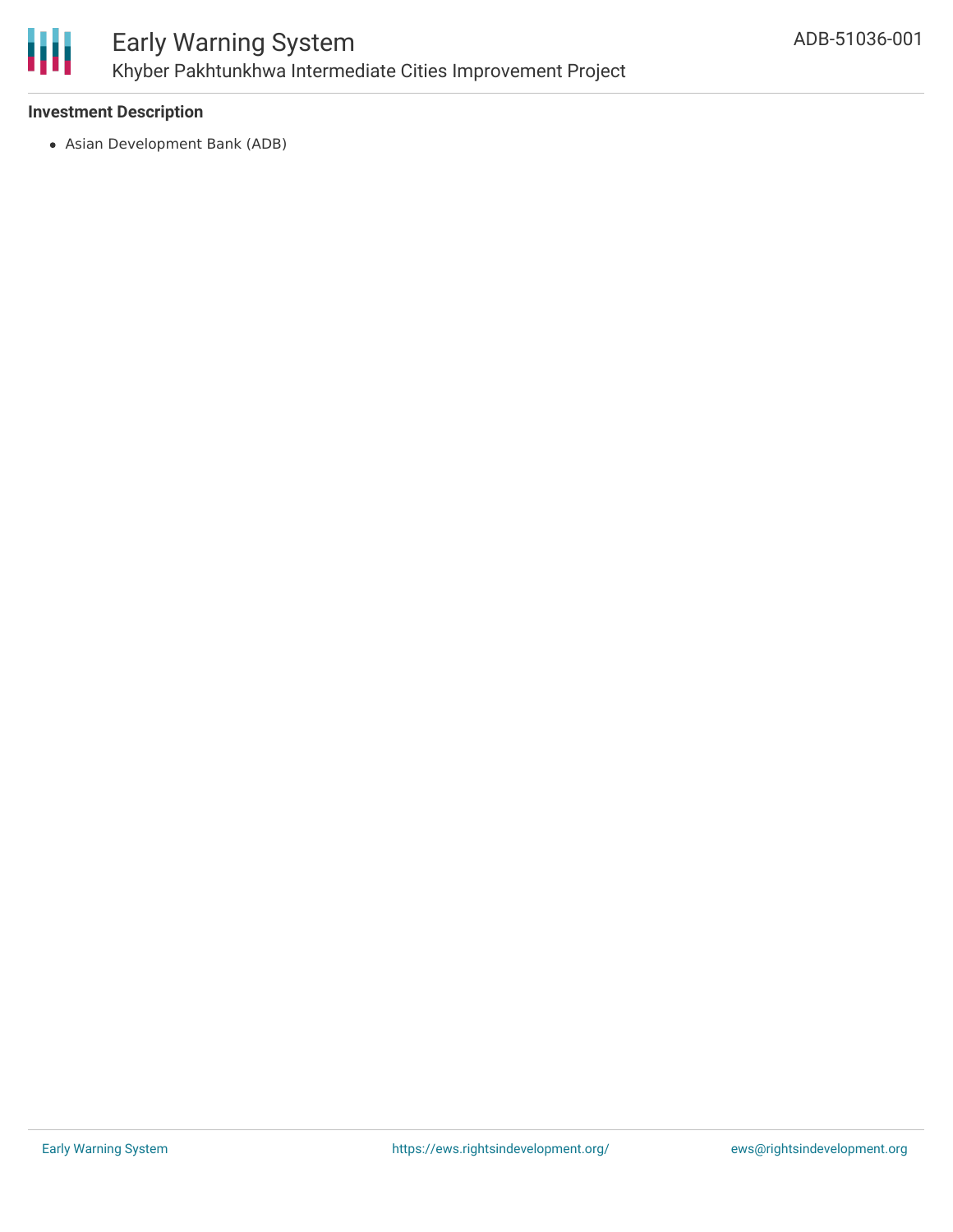

**Contact Information**

**Responsible ADB Officer** Nakamitsu, Kiyoshi **Responsible ADB Department** Central and West Asia Department **Responsible ADB Division** Urban Development and Water Division, CWRD **Executing Agencies** Asian Development Bank

#### **ACCOUNTABILITY MECHANISM OF ADB**

The Accountability Mechanism is an independent complaint mechanism and fact-finding body for people who believe they are likely to be, or have been, adversely affected by an Asian Development Bank-financed project. If you submit a complaint to the Accountability Mechanism, they may investigate to assess whether the Asian Development Bank is following its own policies and procedures for preventing harm to people or the environment. You can learn more about the Accountability Mechanism and how to file a complaint at: http://www.adb.org/site/accountability-mechanism/main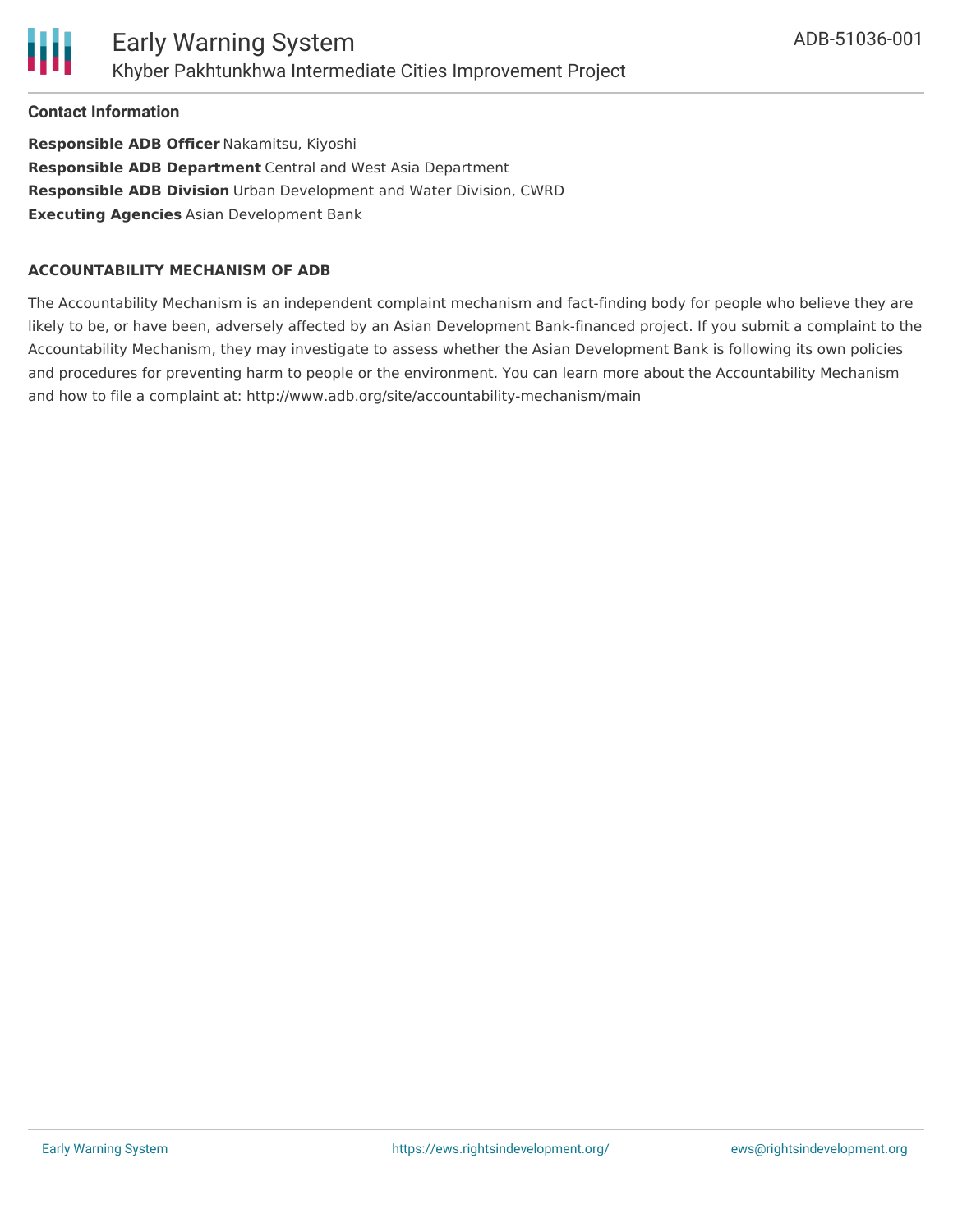

# Early Warning System

Khyber Pakhtunkhwa Intermediate Cities Improvement Project

#### **Bank Documents**

- Khyber Pakhtunkhwa Intermediate Cities [Improvement](https://ewsdata.rightsindevelopment.org/files/documents/01/ADB-51036-001_JvbGdLh.pdf) Project: Project Data Sheet (Urdu translation) [\[Original](https://www.adb.org/ur/projects/documents/pak-51036-001-pds) Source]
- Project [Disclosure](https://ewsdata.rightsindevelopment.org/files/documents/01/ADB-51036-001.pdf) PDF [\[Original](https://www.adb.org/printpdf/projects/51036-001/main) Source]